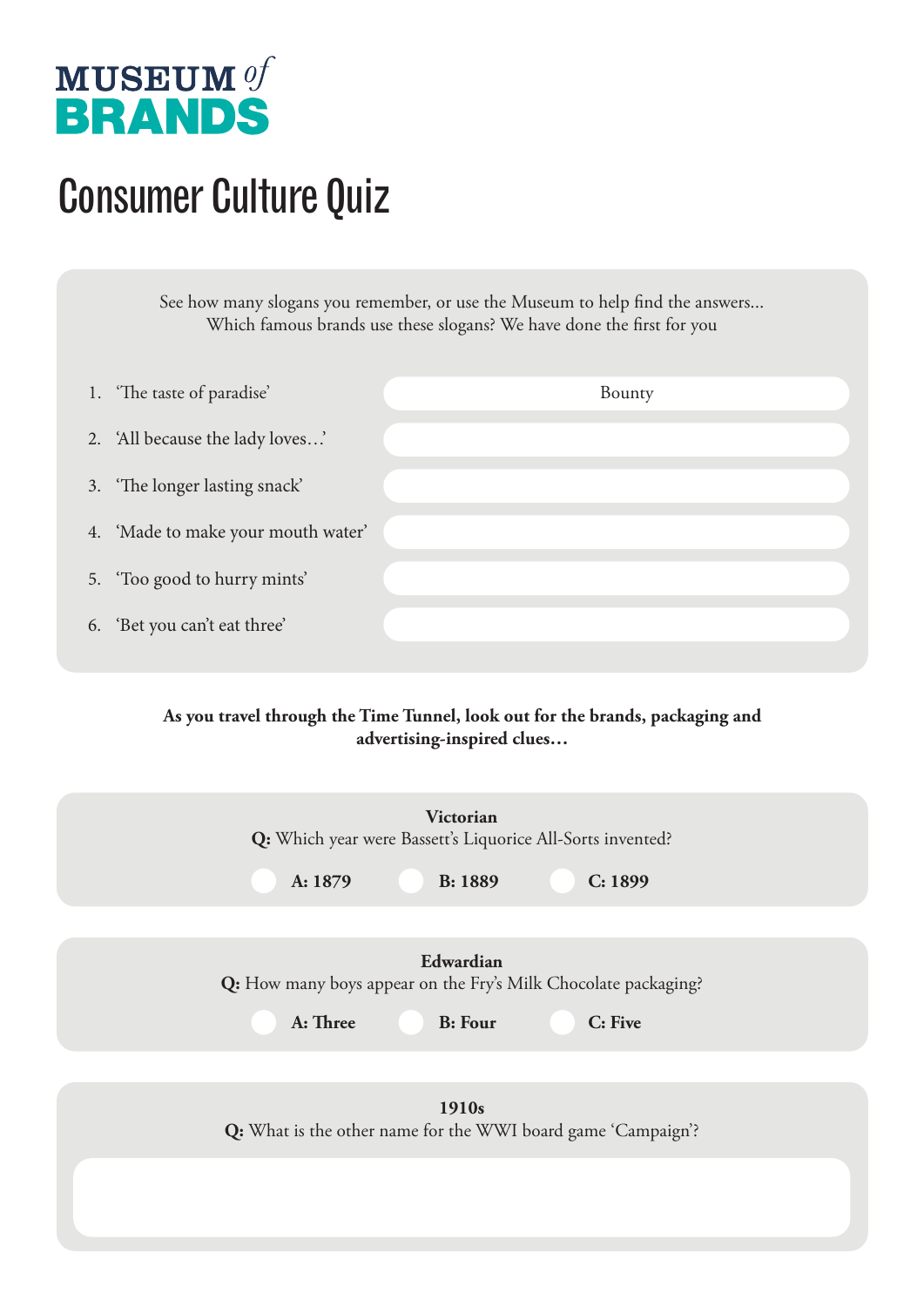**1920s Q:** Which animals are Pip, Squeak, and Wilfred?

**, , and**

**1930s Q:** Name all of Snow White's seven dwarfs

**1940s Q:** What is the Daily Mail headline for Tuesday 08 May 1945?

**1950s Q:** Which classic children's story does Guinness reference in their Festival of Britain poster?

**1960s Q:** What prize can you win with Cadbury's Lucky Numbers and Michael Miles?

**1970s Q:** To what brand of instant drink does the slogan, 'More than a bedtime drink' belong?

**A: Horlicks B: Ovaltine C: Options**